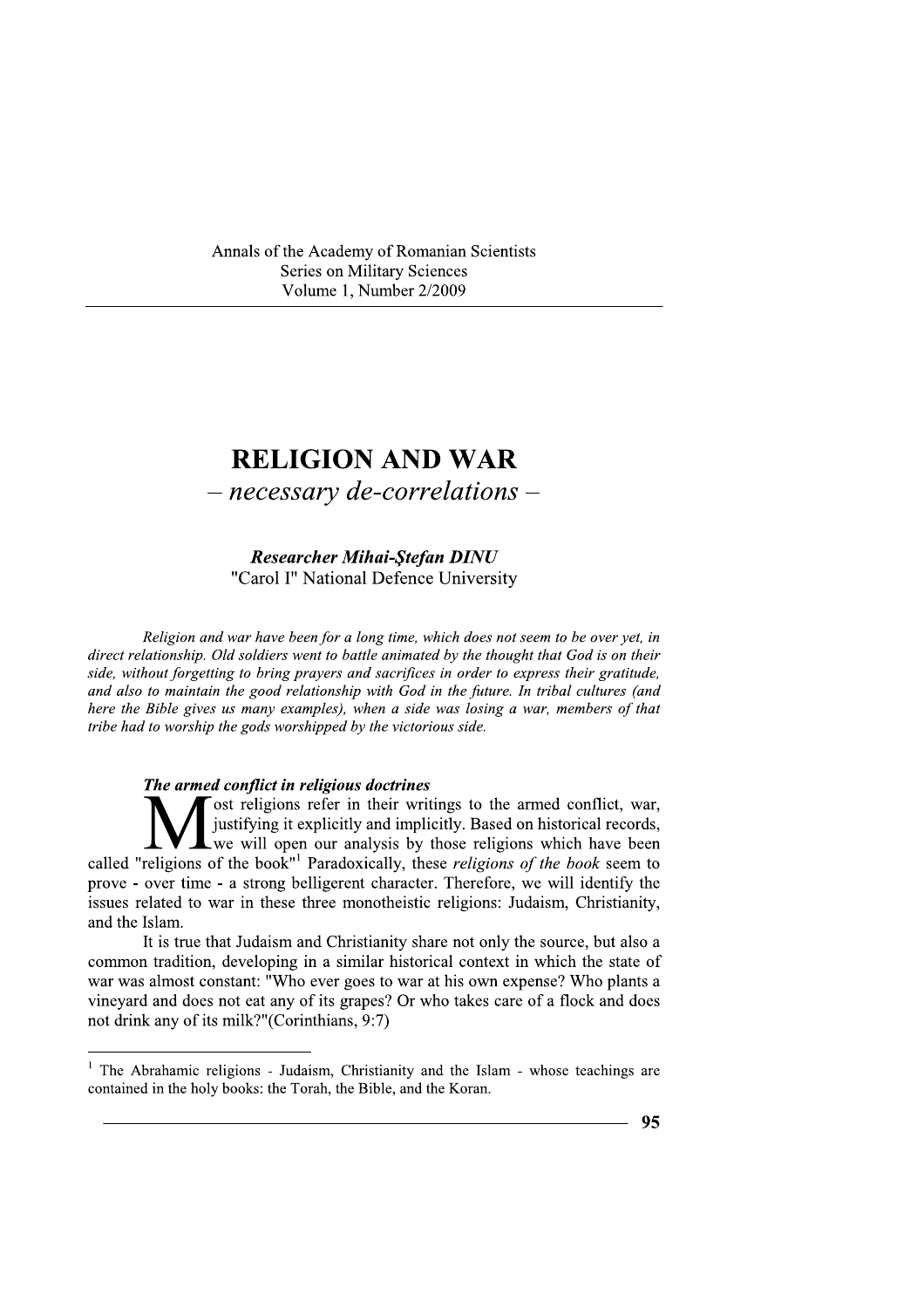In this historical context, Christianity is specifically known as a religion of love and universal peace: "And I will cut off the chariot from Ephraim, and the horse from Jerusalem, and the battle bow shall be cut off: and he shall speak peace unto the heathen: and his dominion shall be from sea even to sea, and from the *river even to the ends of the earth.* "(Zechariah, 9:10). Examples from the New Testament may be easily added to the ones in the Old Testament. In the New Testament Jesus Christ tells Peter, " Put up again thy sword into his place: for all they that take the sword shall perish with the sword." (Matthew 26:52) or "... I say unto you, Love your enemies, bless them that curse you, do good to them that hate you, and pray for them which despitefully use you, and persecute you; " That ye may be the children of your Father which is in heaven: for he maketh his sun to rise on the evil and on the good, and sendeth rain on the just and on the unjust." (Matthew 5:44, 45).

Although the sources of the Bible and the Koran seem to be similar, the doctrine of the Bible is quite different from the one depicted in the Koran. Thus, Mohammed believes that "paradise is under the shadows of the swords", but urges its followers to leave the unbelievers alone and patiently wait for God to punish them, "Disregard them until they meet the day in which they are struck. On that day, their schemes will not protect them, nor will they be helped. Those who transgress suffer retribution here, but most of them do not know. You shall steadfastly persevere in carrying out your Lord's command - you are in our eyes and glorify and praise your Lord when you get up."(Surâh 52:45-48). This approach, consisting in treating the opposition with patience and persuasion. "You shall invite to the path of your Lord with wisdom and kind enlightenment, and debate with them in the best possible manner. Your Lord knows best who has strayed from His path, and He knows best who are the guided ones."(Surâh 16:126), or "not equal is the good response and the bad response. You shall resort to the nicest possible response. Thus, the one who used to be your enemy, may become your best friend."(Surâh 41, 34) - is transformed and verses of forgiveness and mercy are replaced with those of the sword,": "Once the Sacred Months are past, (and they refuse to make peace) you may kill the idol worshipers when you encounter them, punish them, and resist every move they make. If they repent and observe the Contact Prayers (Salat) and give the obligatory charity (Zakat), you shall let them go. GOD is Forgiver, Most Merciful."(Surâh 9:5).

War can be waged within certain limits, but there are some exceptions: " The sacred month for the sacred month, and retaliation (is allowed) in sacred things. Whoever then acts aggressively against you, inflict injury on him according to the injury he has inflicted on you and keep your duty to Allah, and know that Allah is with those who keep their duty "(Surâh 2: 194). The message transmitted by this verse is that it allows fighting the religious war in the holy months in which,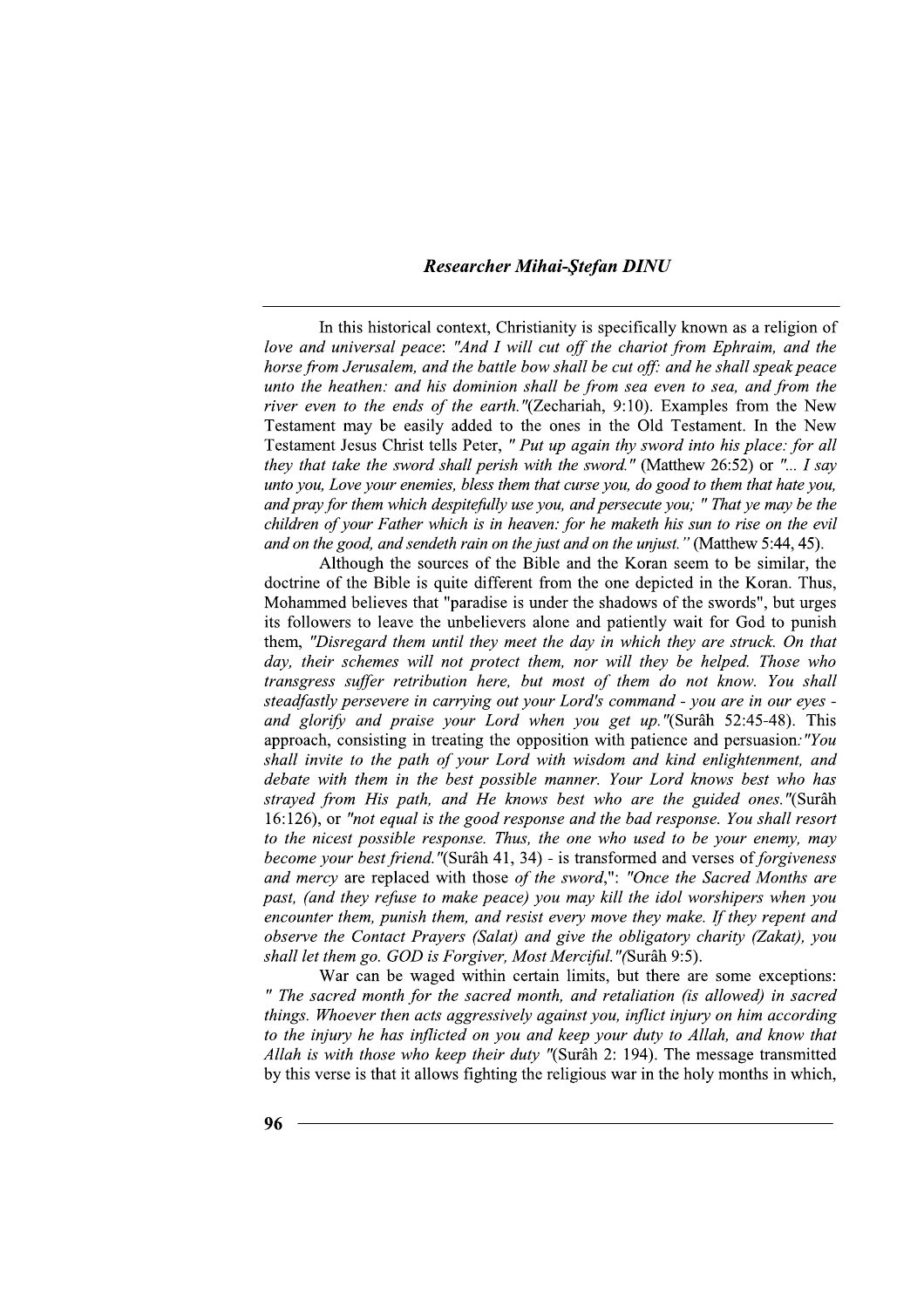## **RELIGION AND WAR**

 $-$  necessary de-correlations  $-$ 

for any other reason, war is prohibited. It also allows religiously justified battles in the sanctuary of Mecca. There are also provisions for those who have noncombatant status in the opposite side, "And fight in the way of Allah against those who fight against you but be not aggressive. Surely Allah loves not the aggressors ". (Surâh 2: 190). The status of the prisoners is also taken into account: "So when you meet in battle those who disbelieve, smite the necks; then, when you have overcome them, make (them) prisoners, and afterwards (set them free) as a favour or for ransom till the war lay down its burdens. That... (shall be so). And if Allah please, He would certainly exact retribution from them, but that He may try some of you by means of others. And those who are slain in the way of Allah, He will never allow their deeds to perish."(Surâh 47:4). According to the Hanafi school, the recommendations contained in these two verses of  $47<sup>th</sup>$  surâh (Surâh of Mahommed) were available only for the battle of Beder. The Shiite tradition considers these recommendations as having a permanent status. Captured enemies may be released in exchange for ransom or in exchange for Muslim prisoners.

Rewards are promised for those who die in Jihad: "We will cast terror into the hearts of those who disbelieve because they set up with Allah that for which He has sent down no authority, and their abode is the Fire. And evil is the abode of the wrongdoers. And Allah certainly made good His promise to you when you slew them by His permission, until you became weak-hearted and disputed about the affair and disobeyed after He had shown you that which you loved. Of you were some who desired this world, and of you were some who desired the Hereafter. Then He turned you away from them that He might try you; and He has indeed pardoned you. And Allah is Gracious to the believers." (Surâh 3: 151-152).

Although Muslim surâhs are more explicit in establishing the relationship between faith and war, Christians also found in their doctrine enough arguments during the violent doctrinal religious conflicts in Europe or during the Crusades, as well as in the time of colonial expansions. Throughout history, the Christian view on war has been transformed due to a series of changes. While the early church affirmed a pacifist<sup>2</sup> view, this will be changed under the rule of Constantine, during the Council of Arles (314 A.D.), when it was declared that prohibiting the right of the state to wage a war means to condemn it to extinction. This was also the moment that urged the elite of Christian's scholars to formulate a doctrine of war,

 $2$  This is supported by the writings of the time. Origen said about the Christians that they were not acting as soldiers, and Tertullian reinforced this: "Christians went to war without a sword: because the Lord has broken the sword." Perhaps more representative is the text of Clement of Alexandria: "the one who bears the sword will have to leave it, and if any of the faithful becomes a soldier, he will be removed from the church, because by doing so God will dislike him."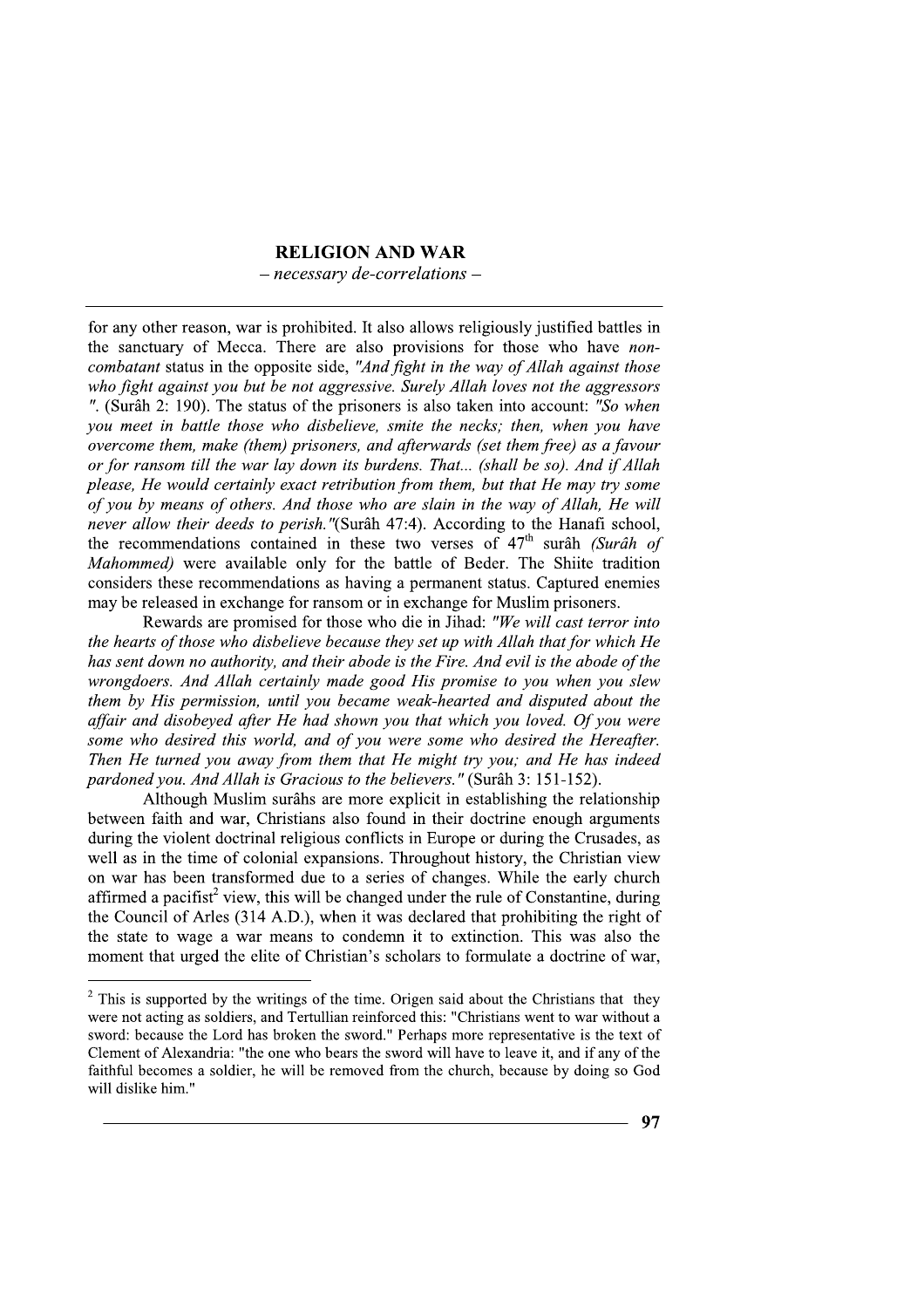namely the *doctrine of the just war*. In this way the idea was spread that the use of violence and initiation of belligerent actions are justified and warranted if placed in the service of faith in order to defend it. Therefore, violent actions, even wars, were not considered from the start as "bad", labelling them depending largely on the objectives of those actions. This mentality seems to have stood, in fact, for the Crusades, becoming the foundation on which the concept of holy war was later developed.

The idea that violent actions are not necessarily "bad" was retained over time, as mentioned in different versions of the just war doctrine. Today's international, academic, diplomatic and political-military media have been forced by the harsh reality to accept that in some cases violent actions, like war, can be an essential element in restoring and maintaining peace.

As priorly noted, the Islamic doctrine clearly distinguishes between the situations when war is allowed or, conversely, when there are limitations in this respect. Thus, war can be waged only in the following situations:

- the purpose of defense:
- when other nations are attacking a Muslim nation;
- if a State carries out the oppressing actions on its Muslim citizens, etc.

War must be waged with a minimum requirement for troops, in strict discipline, in order to avoid injuring or killing the non-combatant population. If prisoners are captured, they need to be kindly treated.

Principles for conducting the war were detailed later, in time, by the first caliph, Abu Bakr, who trained his army in this way: army that led the struggle: "Do not betray... do not cheat, do not defile dead corpses, do not kill a small child, or an elderly, do not cut or burn trees of palm, do not cut fruit trees, do not slaughter a sheep or a cow or a camel except for your nourishment; and you will encounter people who are dwellers of cloisters (i.e. monks and priests) so do not harm. You shall encounter people who will present you with food platters, if you choose to eat from these, mention the name of Allah before doing so". These instructions contain all the rules that the Islam has set to govern the Islamic warfare. In addition to the respect of persons and their dignity, their lands and environment, the letter also contains the guarantee of the freedom of creed and the right to practice religious rituals in the lands of those that Muslims are fighting against."<sup>3</sup>

In turn, the Jewish doctrine does not condemn the use of force or the waging of war, especially if they occur in order to assert justice. It is accepted to

 $3$ http://www.isesco.org.ma/english/publications/Islamtoday/19/P2.php;

http://newsweek.washingtonpost.com/onfaith/panelists/david waters/2007/07/why is isla m such a.html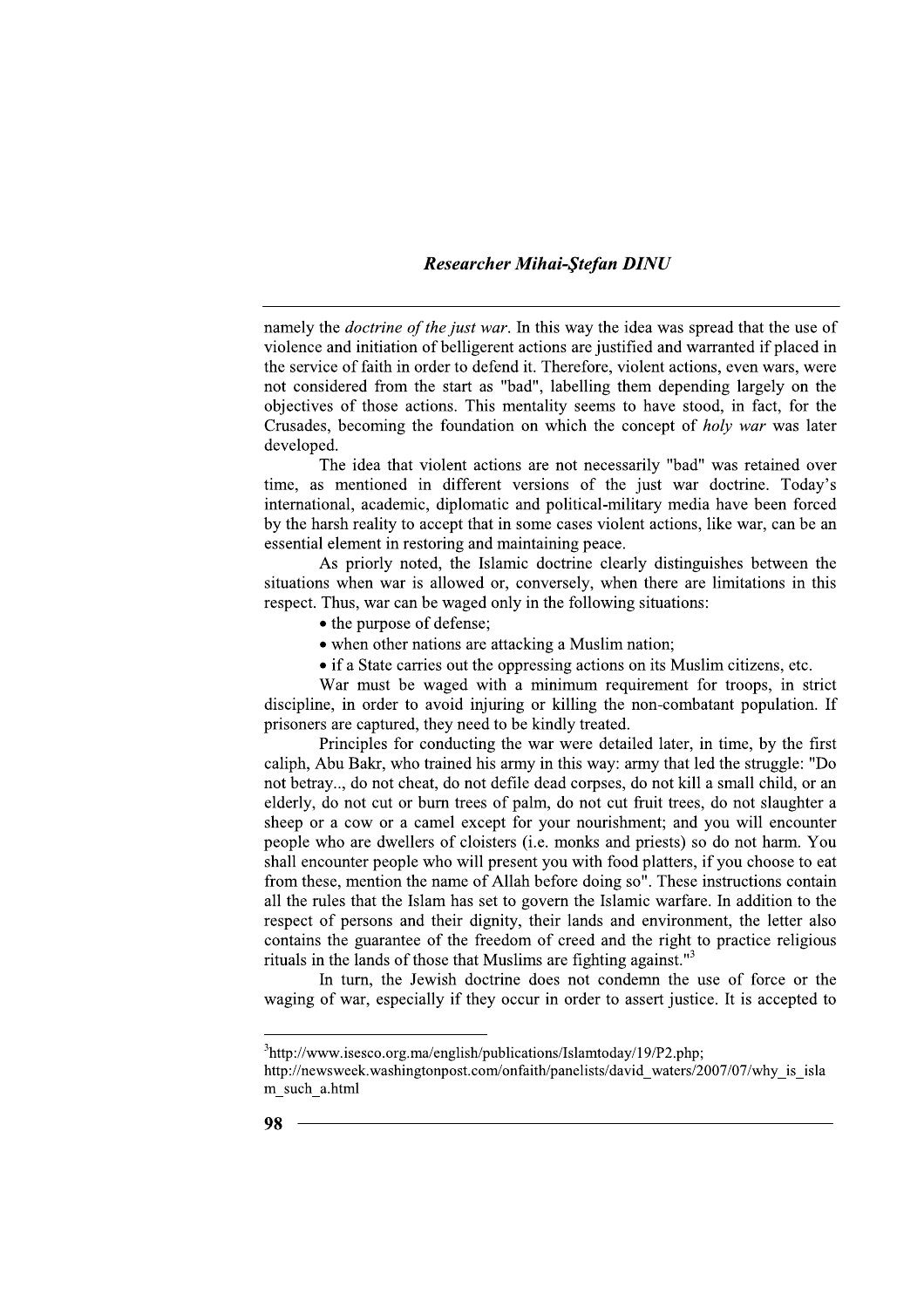### **RELIGION AND WAR**

 $-$  necessary de-correlations  $-$ 

conduct different types of war, morally justified ones, but, before any type of military action, all possibilities for settling the conflict peacefully must be exhausted. This is clearly stated in Deuteronomy 20:10-12: "When thou comest nigh unto a city to fight against it, then proclaim peace unto it. And it shall be, if it make thee answer of peace, and open unto thee, then it shall be, that all the people that is found therein shall be tributaries unto thee, and they shall serve thee. And if it will make no peace with thee, but will make war against thee, then thou shalt besiege it.'

We conducted this brief analysis of the ideas about war in the major religious doctrines in order to provide a clear idea of the belligerent potential of each of them. Therefore, in terms of religious doctrine, war may be a:

*wrong* action: in the case of the pacifist religion that excludes any kind of violence directed against a human being, even in self-defense;

*just* action: where wars can be justified because of the perception that it would be held in support of a law case (in this case there are "moral" rules that allow the waging of a war);

sacred action: the belief that a war can be holy arises when there is perception of the divine command (from a divine authority) to wage war against those who do not share the same religion and are perceived as a threat against its followers.

### **The Holy War Doctrine**

Today, the modern man is facing many contradictions. One of them is, for certain, the idea of *holy war*. The verb that often characterizes the actions of war, to kill or to destroy, does not appear to have anything sacred about it.

As mentioned at the beginning of this article, religion and war have been for a long time, which does not seem to be over yet, in a direct relationship. Old soldiers went to battle strengthened by the thought that God is on their side, without forgetting to bring prayers and sacrifices in order to express their gratitude. and also to maintain the good relationship with God in the future. In tribal cultures (and here the Bible gives us many examples), when a side was losing a war, members of that tribe had to worship the gods worshipped by the victorious side... But not this kind of divinity makes a war holy. For a war to be called holy war, religion must be the driving force.

In most cases, the religious war is characterized by several elements:

- to meet a religious purpose
- to be authorized by a religious leader

• to provide a moral or spiritual reward for those who chose to become combatants in this type of war.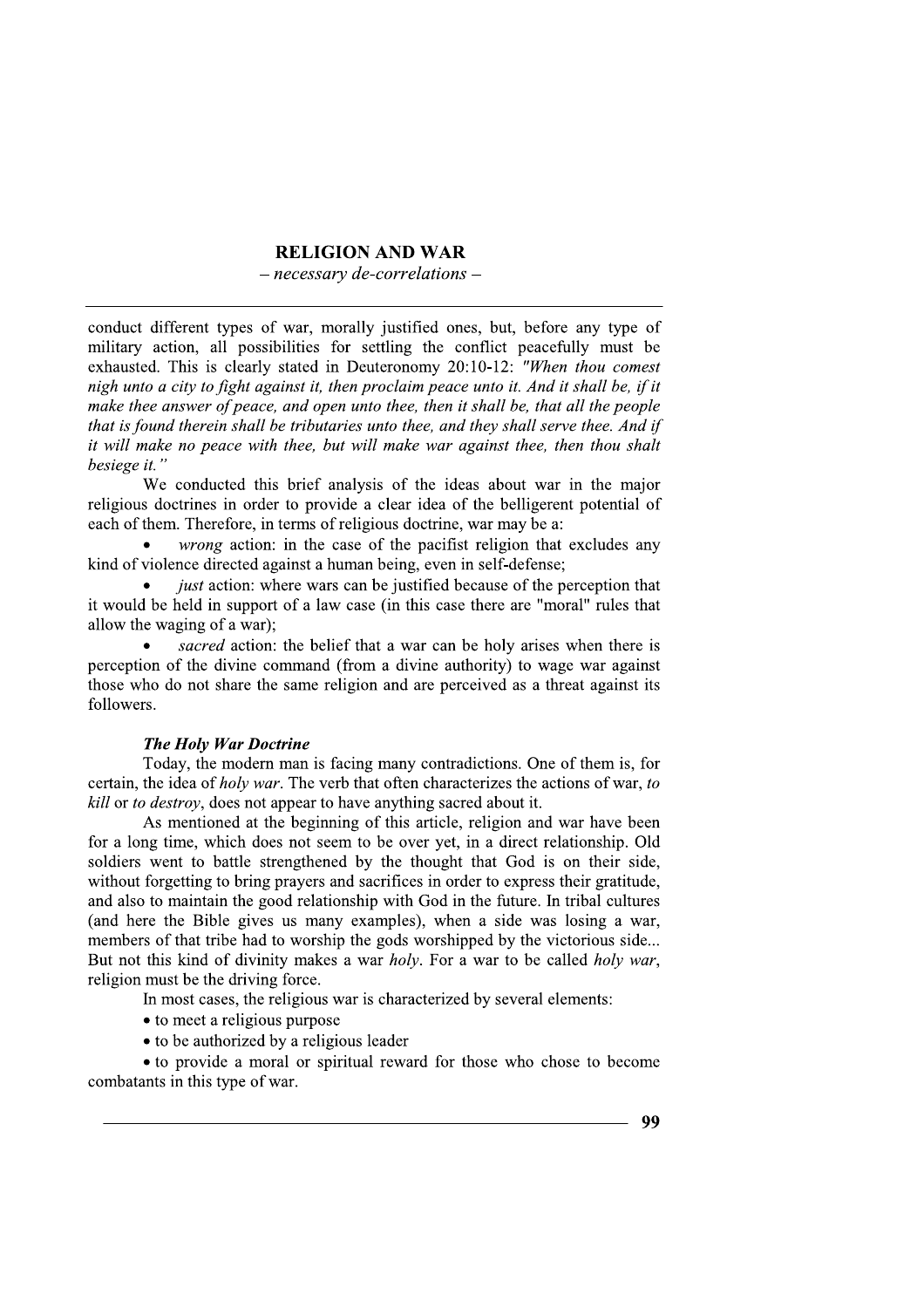Religious causes of war. Most researchers of this phenomenon believe that from the point of view of a Christian community, for example, there may be five causes leading to the onset of a *holy war*:

in order to spread a particular faith (religion);  $\bullet$ 

to recover the territories which once belonged to communities that share the same religion, even if no follower exists anymore on that territory;

to save the followers located in the territories in which that religion switched from the majority religion into religious minority being this way subject to oppression from the part of current majority;

the desire to recover symbolic sacred lands and to cleansing them, considering that other nations are profaning them;

to take revenge actions as blasphemy, persecution or killing of the same faith, even if it took place long ago.

Legitimate authority for waging a holy war does not belong to the government or state  $-$  excepting the theocratic states  $-$  but to the Church or an organization of the same type, or - as it has frequently happened - an individual who usually is the leader of such religious institutions. Direct authority is not held by the divinity anymore, as in early times - as the writings of the Old Testament are revealing - when God directly transmitted to the community instructions for preparing and conducting a war.

One of the first religious wars can be considered the one that took place about 312 A.D. when the Roman Emperor Constantine had a vision of a cross in the clouds, on which these words appeared: "in hoc signo vices" (under this sign you will conquer). As a result, the soldiers' armors were engraved with the sign of the cross and even if his troops were far outnumbered, they were victorious in confronting an army which, according to the chronicles, was using pagan rituals.

Later, when the Crusades started, we can talk about an entire series of religious wars conducted between 1095-1291 A.D. Their purpose was to recapture the *holy places* from the Muslim rule. That is why the Crusades were seen as a correction of an injustice directed against Christianity.

The First Crusade was initiated by Pope Urban II in 1095 in response to the capture of holy places and the bad treatment applied to the Christians in the region by the Muslim rule. The declared purpose of this campaign was to strengthen Christianity. Therefore, in the Pope's view, the armed conflict gained divine support. "Let this then be your war-cry in combats, because this word is given to you by God. When an armed attack is made upon the enemy, let this one cry be raised by all the soldiers of God: It is the will of God! It is the will of God!"<sup>4</sup>." ...

 $4$  http://www.donparrish.com/EssayPopeUrban.html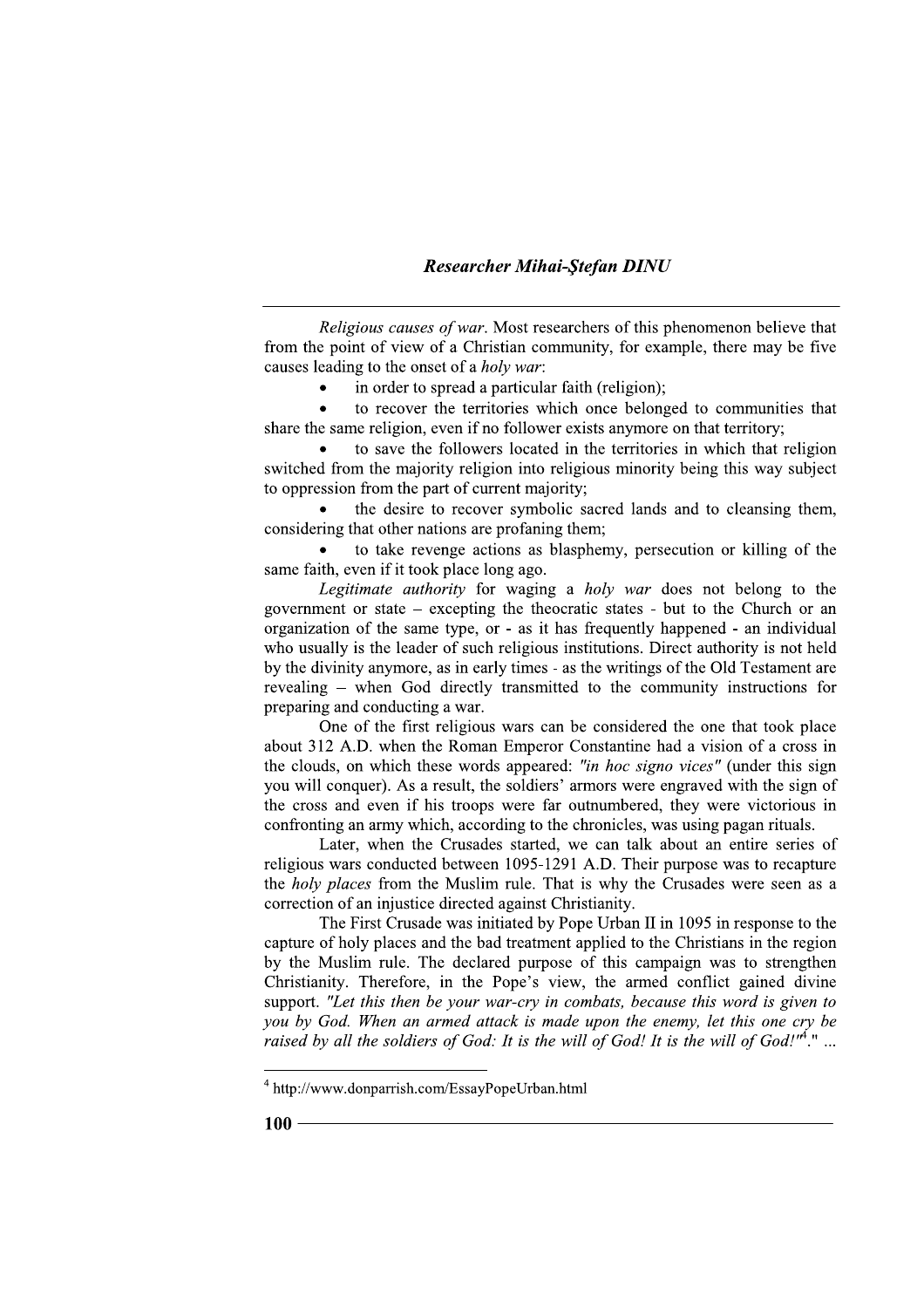# **RELIGION AND WAR**

 $-$  necessary de-correlations  $-$ 

"Whoever, therefore, shall determine upon this holy pilgrimage and shall make his vow to God to that effect and shall offer himself to Him as a, living sacrifice, holy, acceptable unto God, shall wear the sign of the cross of the Lord on his forehead or on his breast"<sup>5</sup>. With these words the Pope indulged past or future sins of those who took part in the Crusade. The result of this first expedition was the conquest of Jerusalem after heavy battles, violence and slaughter against locals committed by the Christian conquerors. Moral principles were infringed, creating a precedent for future wars. Violence thus remained in the collective memory of Islam, influencing its political direction.

# The just war doctrine

Often seen as a method of assessing military actions in time of war, the just war doctrine is a set of ethical rules on the justified use of force. Although identified with Catholicism, the source of the just war doctrine can be initially found, as priorly mentioned, in the Jewish religion too.

Throughout time, since the Middle Ages, there has been a trend to define the ethical limits of war. The Christian world of that period founded its view of moral justice in international relations on several principles: love for the nation and fatherland, understanding the needs of other peoples, achieving own good only by moral means. Around them the just war doctrine has been developed by many Christian theologians and philosophers. The major contribution to the concept of the just war was brought by St. Augustine (354-430 A.D.) and Saint Thomas d 'Aquino<sup>7</sup> (1225-1275 A.D.).

Today, in a security environment characterized by fluidity and great complexity, where peaceful resolution of conflicts often fails, the just war doctrine

 $<sup>5</sup>$  Ibidem</sup>

 $6$  In Summa theologicae St. Augustine claims that the only reason that justifies war is the desire of peace, criticizing other reasons such as "the desire to do evil, cruel revenge, desire to master". The purpose of war is to do what is strictly necessary to achieve peace. "that you need to kill enemy warrior, you will not. Augustine also refers to the need for fair treatment of captured, prisoners and civilians, indicating that the conquered side should be treated with compassion, especially if there is a threat to peace.

Thomas d 'Aquino focuses his writings on war defining the doctrine of the just war and the major reasons underlying the decision to start war. For there to be war the fulfillment of three conditions is necessary: to be declared by a legitimate authority, to be initiated under the auspices of a just cause and based on "good will", that is to "do good or avoid evil".